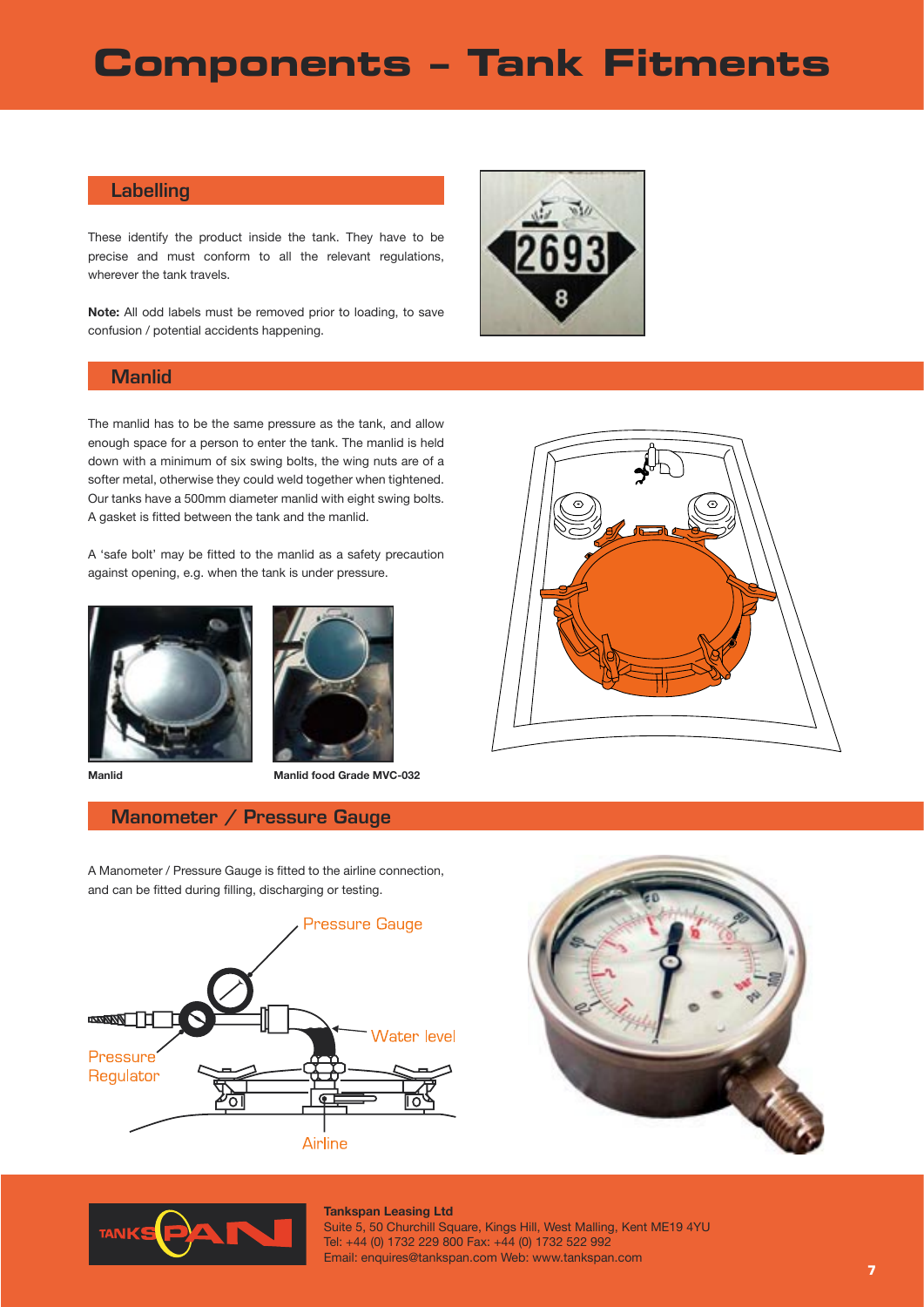# **Components – Tank Fitments**

### Placard Boards



Placard Boards are used for putting on current labels

Labels are fairly difficult to remove from the cladding, and look very messy - thus the reason for using a placard board.

### Pressure / Vacuum Safety Relief Valve (PV)

A combined pressure vacuum relief valve to protect the tank against excessive overpressure and or vacuum. How many are used is dependant upon the product. The usual for a standard

tank is to have just one Maxiflow (a combined pre-vac valve). When pressure builds up, the PV springs open to prevent the tank blowing up. It will allow air into the tank to stop it crushing inwards. The PV is set between the MAWP and Test Pressure.





## Remote Control



**Remote Control for Bottom Asembly**

Shell



**Remote Control for Bottom Outlet**

Remote Control on the side of the tank, allows the driver to close off the discharge valve from this safe location.

IMO 1's are made of stainless steel (currently 316L – low in carbon 1.4401 to DIN 17441, older tanks were sometimes made of 316TI - Titanium) and approximately 4.6 – 4.8mm thick. IMO 5 Gas Tanks are usually made from carbon steel.





#### **Tankspan Leasing Ltd** Suite 5, 50 Churchill Square, Kings Hill, West Malling, Kent ME19 4YU Tel: +44 (0) 1732 229 800 Fax: +44 (0) 1732 522 992 Email: enquires@tankspan.com Web: www.tankspan.com